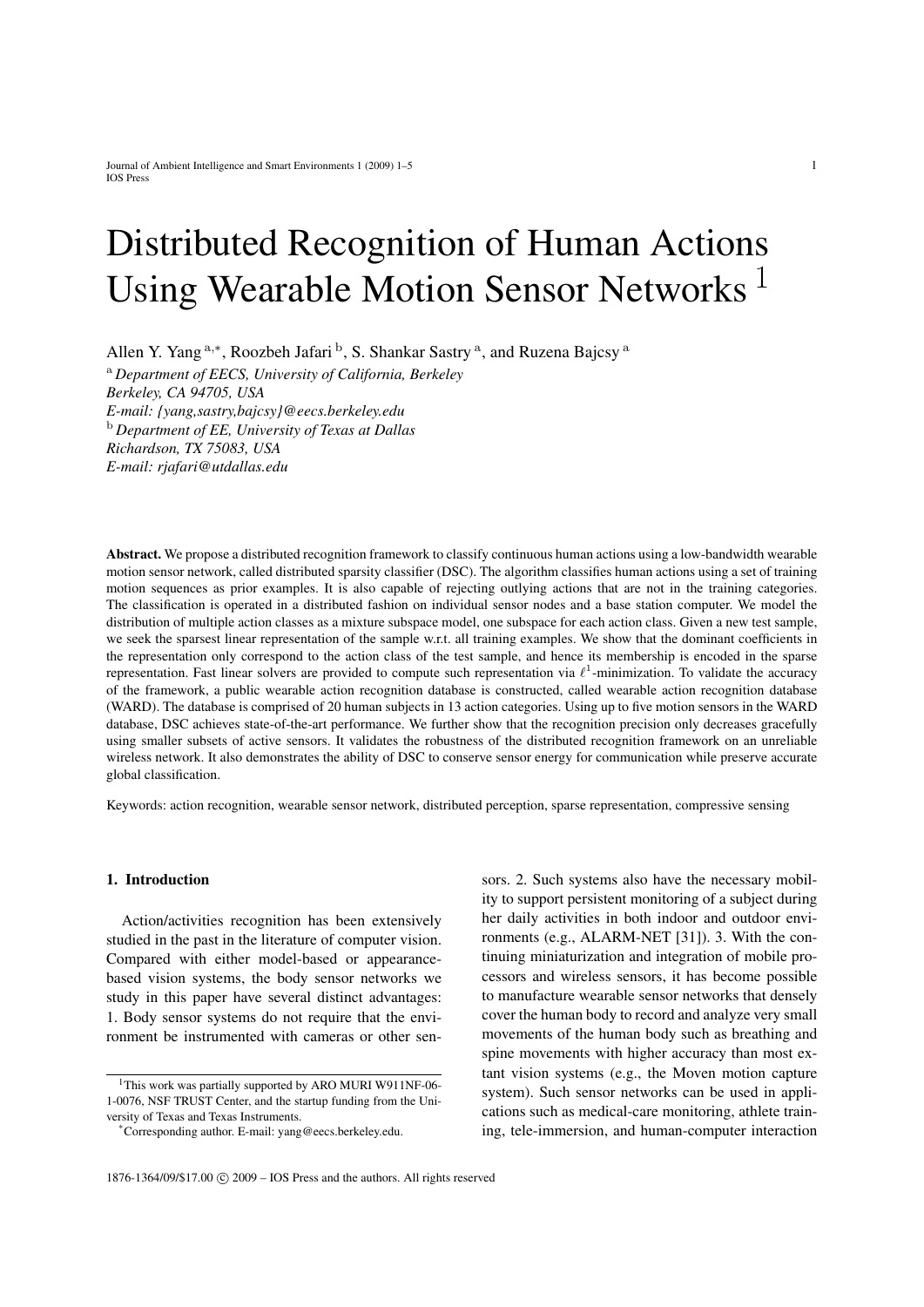(e.g., integration of accelerometers in the Wii game controller and smart phones).



Fig. 1. A subject wearing a body sensor system with the numbering of the sensors superimposed in the image. The sensor system consists of five wireless motion sensors, two on the wrists, one on the waist, and two on the ankles, respectively.

In traditional sensor networks, the computation carried by the sensor board is fairly simple: Extract certain local information and transmit the data to a computer server over the network for processing. In this paper, we propose a new method for *distributed pattern recognition*. In this system, each sensor node will be able to classify local, albeit biased, information. Only when the local classification detects a possible object/event does the sensor node become *active* and transmit the measurement to a network server.  $\frac{1}{1}$  On the server side, a global classifier receives the data from the sensor nodes and further optimizes the classification upon local sensor decisions. The global classifier can be more computationally involved than the distributed classifiers, but it has to adapt to the change of available network sensors due to local measurement error, sensor failure, and communication congestion.

## *1.1. Literature Overview*

Past studies on sensor-based action recognition were primarily focused on single accelerometers [12,15] or other motion sensors [16,24]. More recent systems prefer using multiple motion sensors [20,17,14,2,19, 26,1]. Depending on the type of sensor used, an action recognition system is typically comprised of two parts: a feature extraction module at the sensor level and a classification module at the server level.

There are three major directions for feature extraction in wearable sensor networks. The first direction uses simple statistics in a motion sequence such as the max, mean, variance, and energy. The second type of feature is computed using fixed filter banks such as *FFT* and *wavelets* [24,15]. The third type is based on classical dimensionality-reduction techniques such as *principal component analysis* (PCA) and *linear discriminant analysis* (LDA) [20,19].

In terms of classification on the action features, a large body of previous work favored thresholding or *k-nearest-neighbor* (kNN) due to the simplicity of the algorithms for mobile devices [24,15,26]. Other more sophisticated techniques have also been used, such as *decision trees* [2,4] and *hidden Markov models* [19].

For distributed pattern recognition, there exist studies on distributed speech recognition [33] and distributed expert systems [23]. One particular problem associated with most distributed sensor systems is that each local observation from a distributed sensor is *biased* and *insufficient* to classify all classes. For example in our system, the sensors placed on the lower-body would not perform well to classify those actions that mainly involve upper body motions, and *vice versa*. Consequently, traditional majority-voting type classifiers may not achieve the best performance globally.

Due to the unique mobility of wearable sensor networks, such systems have been applied to a variety of applications, especially in the area of human-computer interaction. One dominant application in the past has been single action detection for elderly people, such as falling [30,9,28,7] and walking [25,3]. There have been other systems that tackle more general problems of recognizing multiple different human actions that would be commonplace in people's daily lives [22,21,19,8]. The algorithm proposed in this paper falls in the latter category.

## *1.2. Design of the Wearable Sensor Network*

Our wearable sensor network is based on a novel sensor platform called DexterNet [18]. DexterNet is an open-source body sensor platform that adopts a threelevel architecture to control heterogeneous body sensors: At the *body sensor layer*, the platform can inte-

<sup>&</sup>lt;sup>1</sup>Studies have shown that the power consumption required to successfully send one byte over a wireless channel is equivalent to executing between 1e3 and 1e6 instructions on an onboard processor[27]. Hence it is paramount in sensor networks to reduce the communication cost while preserve the recognition performance.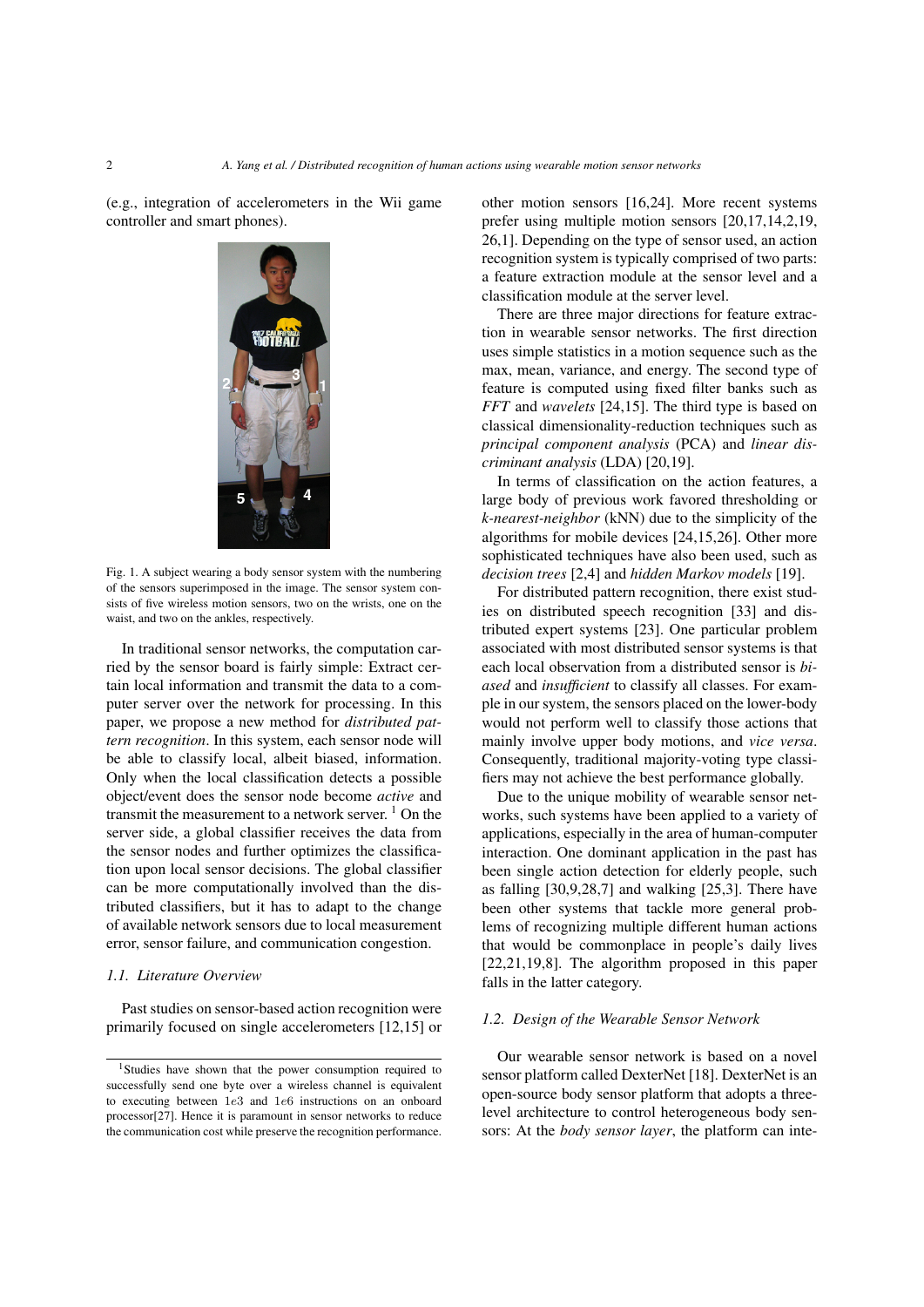grate and control a variety of experimental and commercial sensor units, including MICAz, SHIMMER, and GPS. At the *personal network layer*, a mobile base station (e.g., a PDA or a smartphone) is utilized to communicate and process the sensor data from a single subject. At the *global network layer*, multiple personal network components communicate with a remote Internet server (e.g., located at a hospital clinic or a research lab) to permanently log the sensor data and support higher-lever applications.

The implementation in this paper consists of five custom-built sensor nodes placed at different body locations (see Figure 1), which communicate with a base station attached to a computer server through a USB port. The sensor nodes and base station are built using the commercially available Tmote Sky boards. Tmote Sky runs TinyOS on an 8MHz microcontroller with 10K RAM and communicates using the 802.15.4 wireless protocol. Each custom-built sensor board has a triaxial accelerometer and a biaxial gyroscope, which is attached to Tmote Sky (shown in Figure 2). Each axis is reported as a 12bit value to the node, indicating values in the range of  $\pm 2g$  and  $\pm 500^{\circ}/s$  for the accelerometer and gyroscope, respectively.



Fig. 2. Illustration of a motion sensor node. The sensor board on the top is a custom-built motion sensor with a triaxial accelerometer and a biaxial gyroscope. The middle layer contains a Li-ion battery. The sensor board on the bottom is a standard Tmote Sky network node.

The current hardware design of the sensor contributes certain amounts of measurement error. The accelerometers typically require some calibration in the form of a linear correction, as sensor output under 1g may be shifted up to 15% in some sensors. It is also worth noting that the gyroscopes produce an indication of rotation under straight line motions. Fortunately these systematic errors appear to be consistent across experiments for a given sensor board. However, without calibration to correct them, the errors may affect the action recognition if different sets of sensors are used interchangeably in the experiment. <sup>2</sup>

To avoid packet collision in the wireless channel, we use a *time division multiple access* (TDMA) protocol that allocates each node a specific time slot during which to transmit data. This allows us to receive sensor data at 30Hz with minimal packet loss. To avoid drift in the network, the base station periodically broadcasts a packet to resynchronize the nodes' individual timers. The code to interface with the sensors and transmit data is implemented directly on the motes using *nesC*, a variant of C.

#### *1.3. Wearable Action Recognition Database*

We have constructed a benchmark database for human action recognition using the above wearable motion sensor network, called *Wearable Action Recognition Database* (WARD). The purpose of WARD is to offer a public and relatively stable data set as a platform for quantitative comparison of existing and future algorithms for human action recognition using wearable motion sensors. The database has been carefully constructed under the following conditions:

- 1. The database contains sufficient numbers of human subjects with a large range of age differences.
- 2. The designed action classes are general enough to cover most typical actions that a human subject is expected to perform in her daily life.
- 3. The locations of the wearable sensors are selected to be practical for full-fledged commercial systems.
- 4. The sampled action data contain sufficient variation, measurement noise, and outliers in order for existing and future algorithms to meaningfully examine and compare their performance.

The WARD database is available for download at: http://www.eecs.berkeley.edu/~yang/software/ WAR/. The data are sampled from 7 female and 13 male human subjects (in total 20 subjects) with age ranging from 19 to 75. The current version, version 1.0, includes the following 13 action categories: 1. *Stand* (ST). 2. *Sit* (SI). 3. *Lie down* (LI). 4. *Walk for-*

<sup>2</sup>More sophisticated motion sensors do exist in the industry, which can utilize heterogeneous sensor fusion techniques to selfcalibrate the accelerometer and gyroscope. One example is the Microstrain Gyro Enhanced Orientation Sensor at: http://www. microstrain.com/.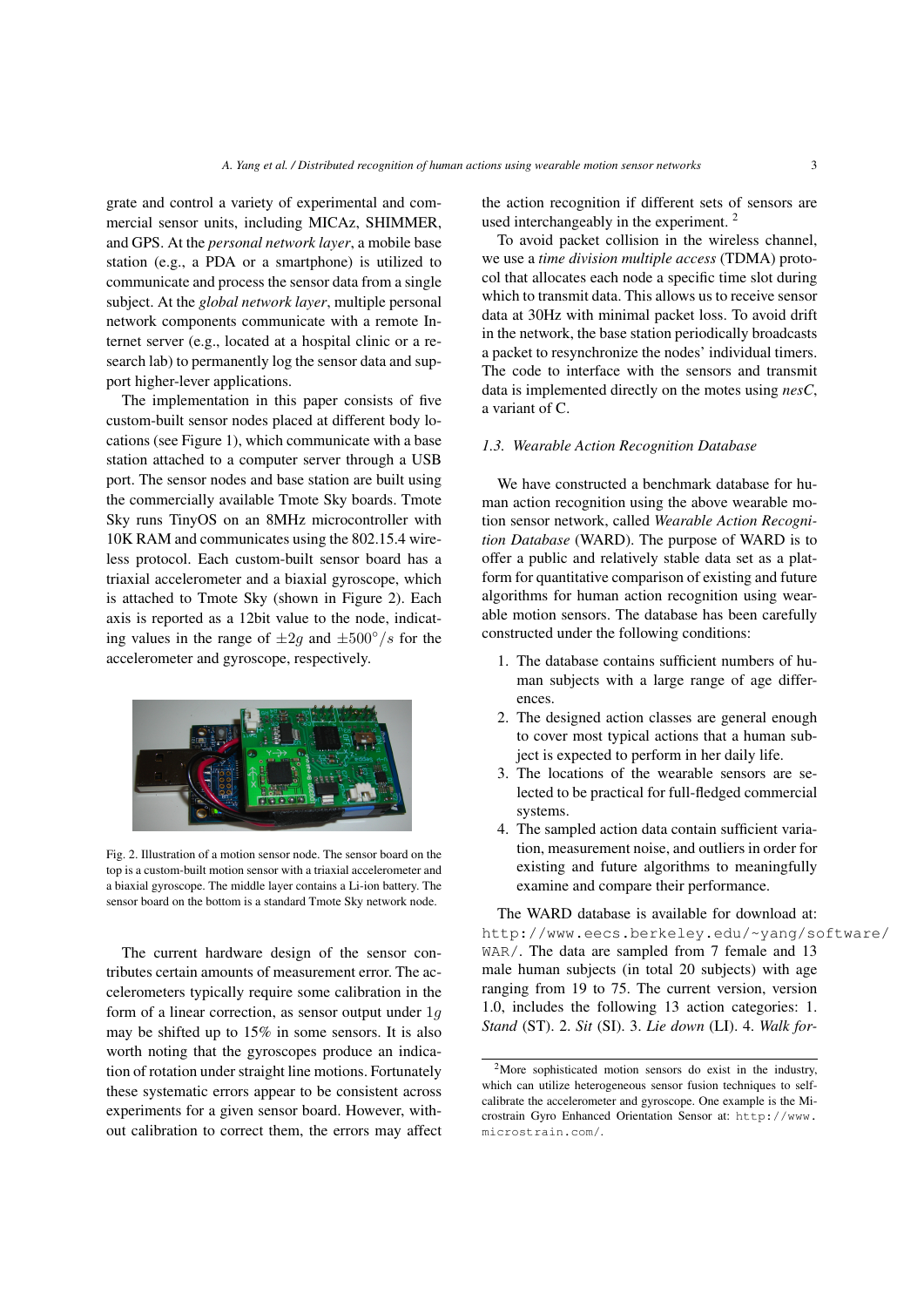*ward* (WF). 5. *Walk left-circle* (WL). 6. *Walk rightcircle* (WR). 7. *Turn left* (TL). 8. *Turn right* (TR). 9. *Go upstairs* (UP). 10. *Go downstairs* (DO). 11. *Jog* (JO). 12. *Jump* (JU). 13. *Push wheelchair* (PU). For more details about the data collection, please refer to the human subject protocol included in the WARD database. The sensor data have been converted and saved in the MATLAB environment. The database also includes a MATLAB program to visualize the action data from the five motion sensors.

### *1.4. Contribution*

We propose a *distributed* action recognition algorithm using up to five wearable motion sensors. The work is inspired by an emerging theory of compressive sensing [5,6]. We assume each action class satisfies a low-dimensional *subspace* model. If a linear representation is sought to represent a valid test sample w.r.t. all training samples, the dominant coefficients in the *sparsest* representation correspond to the training samples from the same action class, and hence they encode the membership of the test sample.

A distributed recognition system on wireless sensor networks needs to further consider the following issues:

- 1. How to extract compact and accurate low-dimensional action features for local classification and transmission over a band-limited network?
- 2. How to classify the local measurement efficiently using low-power processors?
- 3. How to design a classifier to globally optimize the recognition and adapt to the change of the network?
- 4. Whether the accuracy of an action recognition system is identity independent? That is, a good classifier should only be sensitive to different action classes, but neutral to the subject who performs the actions.

We tackle these problems by proposing a novel recognition framework consisting of the following three integrated components: 1. Low-dimensional action feature extraction. 2. Fast distributed classifiers via  $\ell^1$ -minimization. 3. An adaptive global classifier on the base computer. The method can accurately classify human actions from a continuous motion sequence. The local classifiers that reject potential outliers can reduce the sensor-to-server communication to about 50%. One can also choose to activate only a subset of the sensors on the fly due to sensor failure or network congestion. The global classifier is able to adaptively update the optimization process and improve the global classification upon available local decisions. Finally, in the experiment, we examine the identity-independence performance on a test sequence by excluding the training samples of the same subject.

Note that a similar algorithm was previously published in a manuscript [29]. In comparison, [29] mainly discusses simultaneous segmentation and classification of transient actions, such as from standing to sitting, from sitting to lying down, and bending. In this paper, we discuss classification of continuous actions. The preliminary results shown in [29] only contain recognition results from three human subjects with age ranging from 28 to 32. In this paper, the system utilizes the much larger WARD benchmark to validate its performance.

The rest of the paper is organized as follows. Section 2 proposes a unified classification algorithm via a novel sparse representation framework on individual motion sensors to classify human actions with local bias. Section 3 further proposes a global classification algorithm on a base computer that receives action features from active sensors in the network and adaptively boost the recognition upon individual sensor decisions. Finally, we demonstrate the performance of the overall algorithm based on the WARD benchmark in Section 4.

### 2. Classification via Sparse Representation

We first define the problem of *distributed action recognition*.

Problem 1 (Distributed Action Recognition) *Assume a set of* L *wearable sensor nodes with triaxial accelerometers*  $(x, y, z)$  *and biaxial gyroscopes*  $(\theta, \rho)$ *are attached to the human body. Denote*

$$
\boldsymbol{a}_j(t) \doteq (x_j(t), y_j(t), z_j(t), \theta_j(t), \rho_j(t))^T \in \mathbb{R}^5
$$
 (1)

*as the measurement of the five readings on node* j *at time* t*, and*

$$
\boldsymbol{a}(t) \doteq (\boldsymbol{a}_1^T(t), \boldsymbol{a}_2^T(t), \cdots, \boldsymbol{a}_L^T(t))^T \in \mathbb{R}^{5L} \quad (2)
$$

*collects all* L *sensors at time* t*. Further denote*

$$
\mathbf{s} = (\mathbf{a}(1), \mathbf{a}(2), \cdots, \mathbf{a}(l)) \in \mathbb{R}^{5L \times l}
$$
 (3)

*as an action segment of length* l *in time.*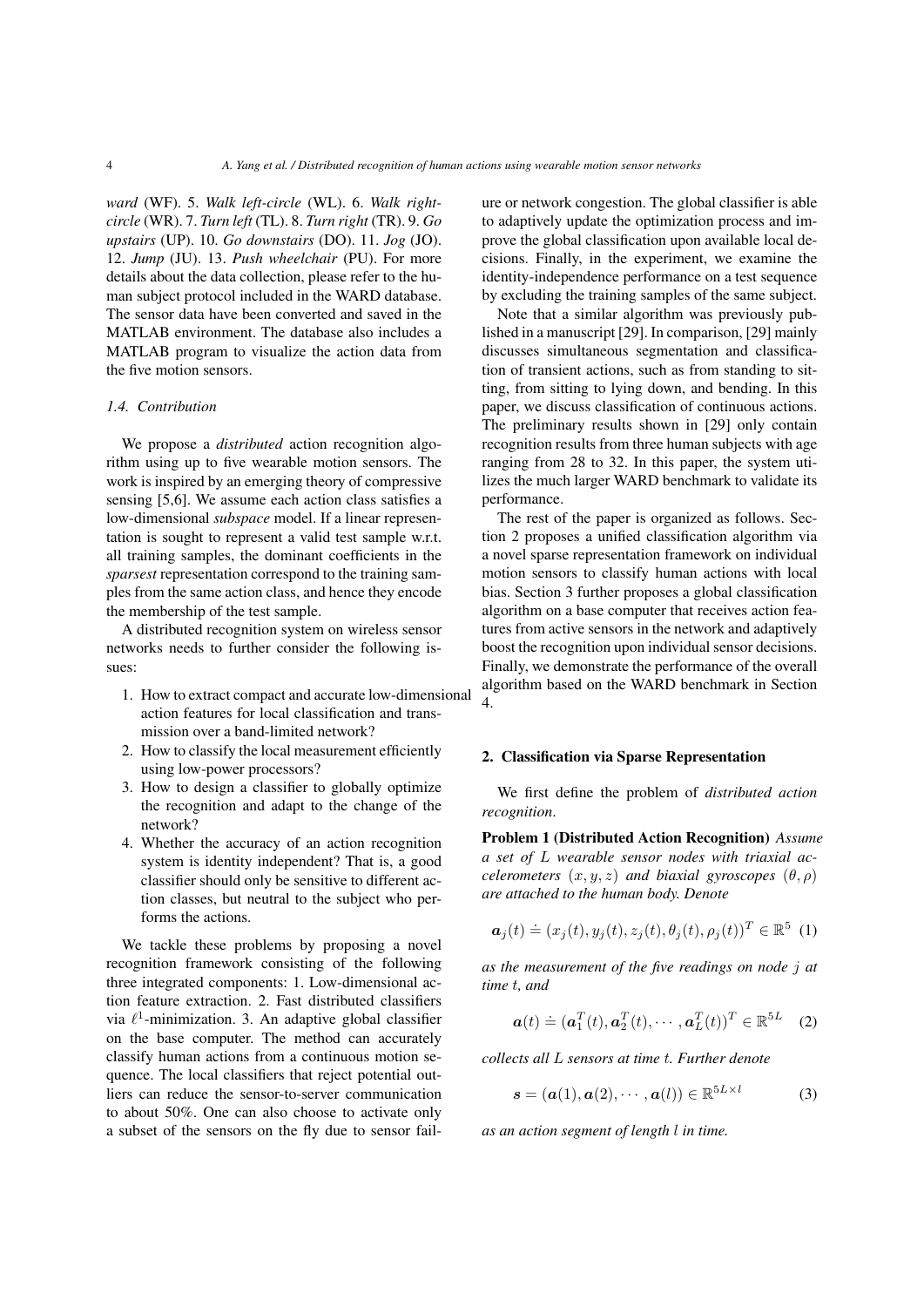*Given* K *different classes of human actions, a set*  $of$   $n_i$  training examples  $\{s_{i,1}, \cdots, s_{i,n_i}\}$  are collected *for each* i*th class, all of which have the same duration* l*. Given a new test sequence* s*, we seek a distributed algorithm to classify the action into one of the* K *categories, or reject the action as an invalid measurement. Finally, given continuous measurements of different human actions, determine an optimal duration parameter* l *to extract training samples and test samples* s*.* 3

In this section, our focus should be an action classification method on each sensor node assuming an action segment of a fixed duration l. Given  $s_i$  =  $(a_j(1), a_j(2), \cdots, a_j(l)) \in \mathbb{R}^{5 \times l}$  on node j, define a new vector  $s_j^S$  as the *stacking* of the *l* columns of  $s_j$ :

$$
\boldsymbol{s}_j^S \doteq (\boldsymbol{a}_j(1)^T, \boldsymbol{a}_j(2)^T, \cdots, \boldsymbol{a}_j(l)^T)^T \in \mathbb{R}^{5l}.
$$
 (4)

We will interchangeably use  $s_j$  to denote the stacked vector  $s_j^S$  without causing ambiguity.

Subsequently, we define a *full-body action vector* v that stacks the measurement from all  $L$  nodes:

$$
\boldsymbol{v} \doteq (\boldsymbol{s}_1^T, \boldsymbol{s}_2^T, \cdots, \boldsymbol{s}_L^T)^T \in \mathbb{R}^D, \tag{5}
$$

where  $D = D_1 + \cdots + D_L = 5lL$ .

In this paper, we assume the samples  $v$  in an action class satisfy a *subspace* model, called an *action subspace*. If the training samples  $\{v_1, \dots, v_{n_i}\}$  of the *i*th class sufficiently span the ith action subspace, given a test sample  $\mathbf{y} = (\mathbf{y}_1^T, \cdots, \mathbf{y}_L^T)^T \in \mathbb{R}^D$  in the same class  $i, y$  can be linearly represented using the training examples of the same class:

$$
\mathcal{Y} = \alpha_1 \mathbf{v}_1 + \dots + \alpha_{n_i} \mathbf{v}_{n_i}
$$
  

$$
\Leftrightarrow \begin{pmatrix} \mathbf{y}_1 \\ \mathbf{y}_2 \\ \vdots \\ \mathbf{y}_L \end{pmatrix} = \left( \begin{pmatrix} s_1 \\ s_2 \\ \vdots \\ s_L \end{pmatrix}_{1} \cdots \begin{pmatrix} s_1 \\ s_2 \\ \vdots \\ s_L \end{pmatrix}_{n_i} \right) \begin{pmatrix} \alpha_1 \\ \alpha_2 \\ \vdots \\ \alpha_{n_i} \end{pmatrix} (6)
$$

It is important to note that such linear constraint also holds for each node  $j$  in (6):

$$
\boldsymbol{y}_j = \alpha_1 \boldsymbol{s}_{j,1} + \cdots + \alpha_{n_i} \boldsymbol{s}_{j,n_i} \in \mathbb{R}^{D_j}.
$$
 (7)

In theory, complex data such as human actions typically constitute more complex nonlinear models. The linear models are used to *approximate* such nonlinear structures in a higher-dimensional subspace (see Figure 3). Notice that such linear approximation may not produce good estimation of the distance/similarity metric for the samples on the manifold. However, as we will show in Example 1, given sufficient samples on the manifold as training examples, a new test sample can be accurately *represented* on the subspace, provided that any two classes do not have similar subspace models.



Fig. 3. Modeling a 1-D manifold  $M$  using a 2-D subspace  $V$ .

To recover label $(y)$ , a previous study [32] proposes to reformulate the recognition using a sparse representation: Since label $(y) = i$  is unknown, we can represent  $\boldsymbol{\eta}$  using all the training samples from all K classes:

$$
\mathbf{y} = (A_1, A_2, \cdots, A_K) \begin{pmatrix} \mathbf{x}_1 \\ \mathbf{x}_2 \\ \vdots \\ \mathbf{x}_K \end{pmatrix} = A\mathbf{x}, \quad (8)
$$

where

$$
A_i = (\boldsymbol{v}_{i,1}, \boldsymbol{v}_{i,2}, \cdots, \boldsymbol{v}_{i,n_i}) \in \mathbb{R}^{D \times n_i}
$$
 (9)

collects all the training samples of class  $i$ ,

$$
\boldsymbol{x}_i = (\alpha_{i,1}, \alpha_{i,2}, \cdots, \alpha_{i,n_i})^T \in \mathbb{R}^{n_i}
$$
 (10)

collects the corresponding coefficients in (6), and  $A \in$  $\mathbb{R}^{D \times n}$  where  $n = n_1 + n_2 + \cdots + n_K$ . Since y satisfies both (6) and (8), one solution of  $x$  in (8) should be

$$
\boldsymbol{x}^* = (0, \cdots, 0, \boldsymbol{x}_i^T, 0, \cdots, 0)^T.
$$
 (11)

The solution is naturally *sparse*: in average only  $\frac{1}{K}$ terms in  $x^*$  are nonzero.

It is important to note that, on each sensor  $j$  in this section, solution  $x^*$  of (8) is also a solution for the representation:

$$
\boldsymbol{y}_j = (A_1^{(j)}, A_2^{(j)}, \cdots, A_K^{(j)})\boldsymbol{x} = A^{(j)}\boldsymbol{x},\qquad(12)
$$

<sup>3</sup>The continuous actions such as sitting and walking can last from a few seconds to minutes or hours. The single duration parameter  $l$ is defined w.r.t. the recognition algorithm such that different actions can be accurately classified using the shortest duration window. The reader is referred to [29] for the segmentation problem of transient actions with different action durations.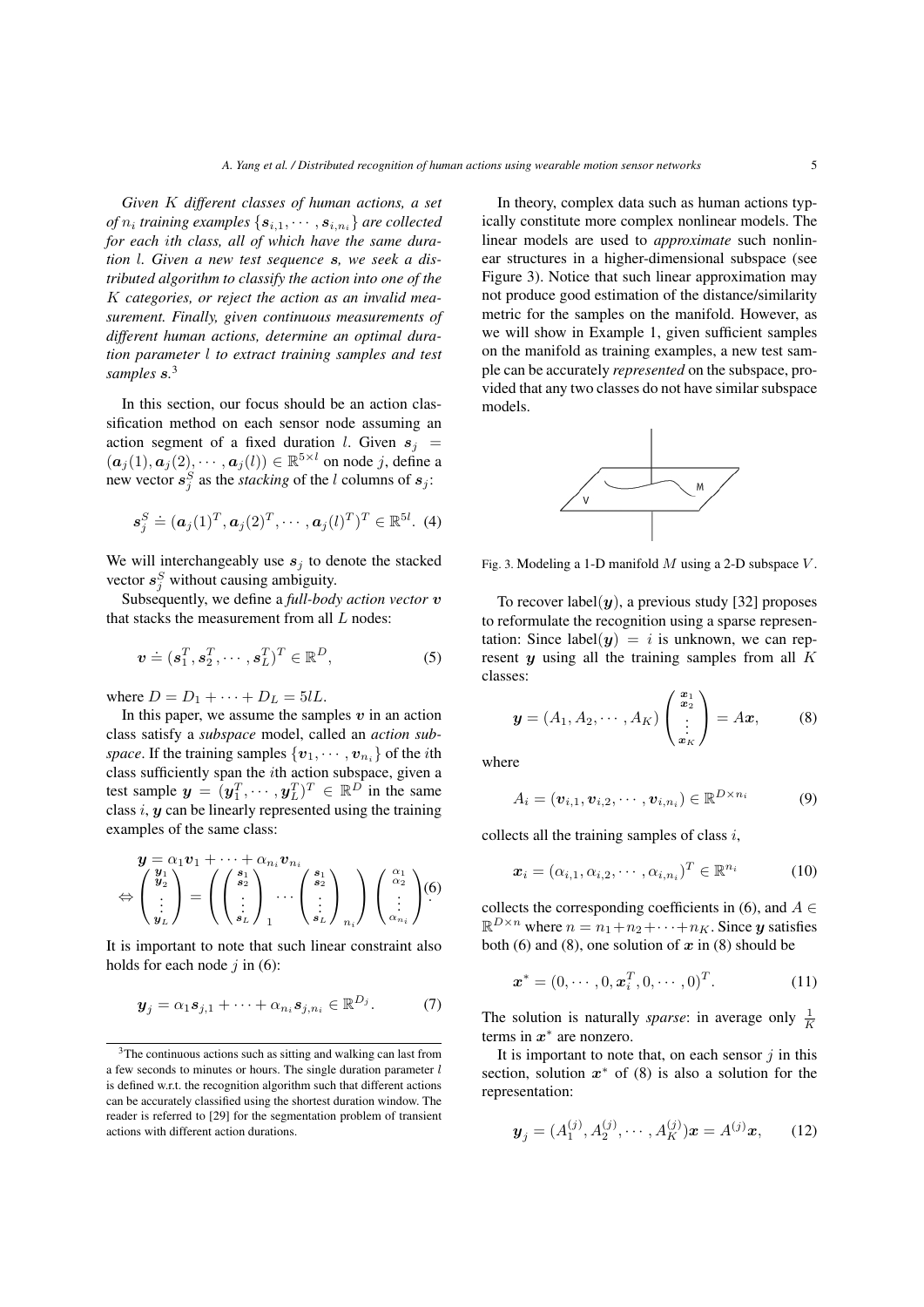where  $A_i^{(j)} \in \mathbb{R}^{D_j \times n_i}$  consists of row vectors in  $A_i$ that correspond to the *j*th node. Hence,  $x^*$  can be solved either globally using (8) or locally using (12), provided that the action data measured on each node are *sufficiently discriminant*. We will come back to the discussion about local classification versus global classification in Section 3. In the rest of this section however, our focus will be on each node.

One major difficulty in solving (12) is the high dimensionality of the action data. In *compressive sensing* [5,6], one reduces the dimension of a linear system by choosing a linear projection  $R_j \in \mathbb{R}^{d \times D_j}$ :<sup>4</sup>

$$
\tilde{\boldsymbol{y}}_j \doteq R_j \boldsymbol{y}_j = R_j A^{(j)} \boldsymbol{x} \doteq \tilde{A}^{(j)} \boldsymbol{x} \in \mathbb{R}^d.
$$
 (13)

After projection  $R_i$ , typically the feature dimension  $d$  is much smaller than the number  $n$  of all training samples. Therefore, the new linear system (13) is underdetermined. Numerically stable solutions exist to *uniquely* recover sparse solutions  $x^*$  via  $\ell^1$ minimization[10]:

$$
\boldsymbol{x}^* = \arg \min ||\boldsymbol{x}||_1 \text{ subject to } \tilde{\boldsymbol{y}}_j = \tilde{A}^{(j)} \boldsymbol{x}. \tag{14}
$$

These routines include (orthogonal) matching pursuit (MP), basis pursuit (BP), the LASSO.<sup>5</sup>

In our experiment, we have tested multiple projection operators including PCA, LDA, locality preserving projection (LPP) [13], and random project studied in [32]. We found that 40-D feature spaces using LPP produces the best recognition in a very lowdimensional space. Throughout this paper, we will use 40-D LPP features to represent local motions measured on sensor nodes.<sup>6</sup>

After the (sparsest) representation  $x$  is recovered, we project the coefficients onto each action subspaces

$$
\delta_i(\boldsymbol{x}) = (0, \cdots, 0, \boldsymbol{x}_i^T, 0, \cdots, 0)^T \in \mathbb{R}^n, i = 1, \cdots, K.
$$

(15)

Subsequently, the membership of the test sample  $y_j$  is assigned to the class with the smallest residual

$$
label(\boldsymbol{y}_j) = \arg\min_i \|\tilde{\boldsymbol{y}}_j - \tilde{A}^{(j)}\delta_i(\boldsymbol{x})\|_2.
$$
 (16)

The overall algorithm deployed on each sensor node is summarized in Algorithm 1, which is called *local sparsity classifier* (LSC).

**Input:** A set of training samples  $A^{(j)} = (s_{j,1} \cdots s_{j,n}),$ a test sample  $y_j$  on a sensor node j, and a linear projection matrix  $R_i$ .

- 1: Projection:  $\tilde{\boldsymbol{y}}_j = R_j \boldsymbol{y}_j$ .
- 2:  $\boldsymbol{x}^* = \arg \min \| \boldsymbol{x} \|_1$  subject to  $\tilde{\boldsymbol{y}}_j = R_j A^{(j)} \boldsymbol{x}$ . 3: label $(\boldsymbol{y}_i)$  $=$  arg  $\min_{i=1,\cdots,K}$   $\|\tilde{\bm{y}}_i\|$  –  $R_j A^{(j)} \delta_i(\boldsymbol{x}) ||_2.$

**Output**: label( $y_j$ ), action feature  $\tilde{y}_j$ , and  $x^*$ .

Example 1 (Classification on Nodes) *We demonstrate the recognition accuracy of LSC on individual nodes based on the WARD database. First, we look for fast sparse solvers in the literature. We found that BP [11] gives the best trade-off between speed, noise tolerance, and recognition accuracy.*

*We design the training set and the test set as follows. For each motion sequence in the WARD database, we randomly sample 10 segments of length* l *in the training set. In total, there are*  $20 \times 13 \times 5 \times 10 = 13000$ *training examples. During the testing, LSC attempts to classify all continuous segments of length* l *in the WARD database. With respect to each subject, the corresponding training examples will be excluded from the training set before classification. Therefore, any test subject is not present in the training set, and the recognition is* subject independent*. In the experiment, we found that*  $l = 45$  *is a short action duration that yields satisfactory performance, which corresponds to 1.5 seconds given the 30 Hz sampling rate.*

*Figure 4 illustrates an example of sparse representation* x *and its corresponding residuals estimated on the first node (left wrist) of a jumping sequence (Action 12).*

*Table 1 shows the recognition accuracy of LSC on all the 13 categories. There should be no surprise that LSC alone based on the single node measurement of human actions does not produce good classification,*

<sup>&</sup>lt;sup>4</sup>Notice that  $R_j$  is not computed on the sensor node. These matrices are computed offline and simply stored on each sensor node.

<sup>5</sup>The implementation of these routines is available in a MATLAB toolbox called *SparseLab*: http://sparselab.stanford. edu.

<sup>6</sup>The choice of an "optimal" low-dimensional feature space is not the emphasis of this paper. On one hand, a practitioner may easily replace LPP with other feature spaces without modification of the algorithm. On the other hand, a previous result in [32] has shown that the accuracy of sparse representation via  $\ell^1$ -minimization converges among different linear projections, as long as the dimension of the feature space is sufficiently high. The result renders the choice of a particular feature space not very significant in solving for a sparse representation.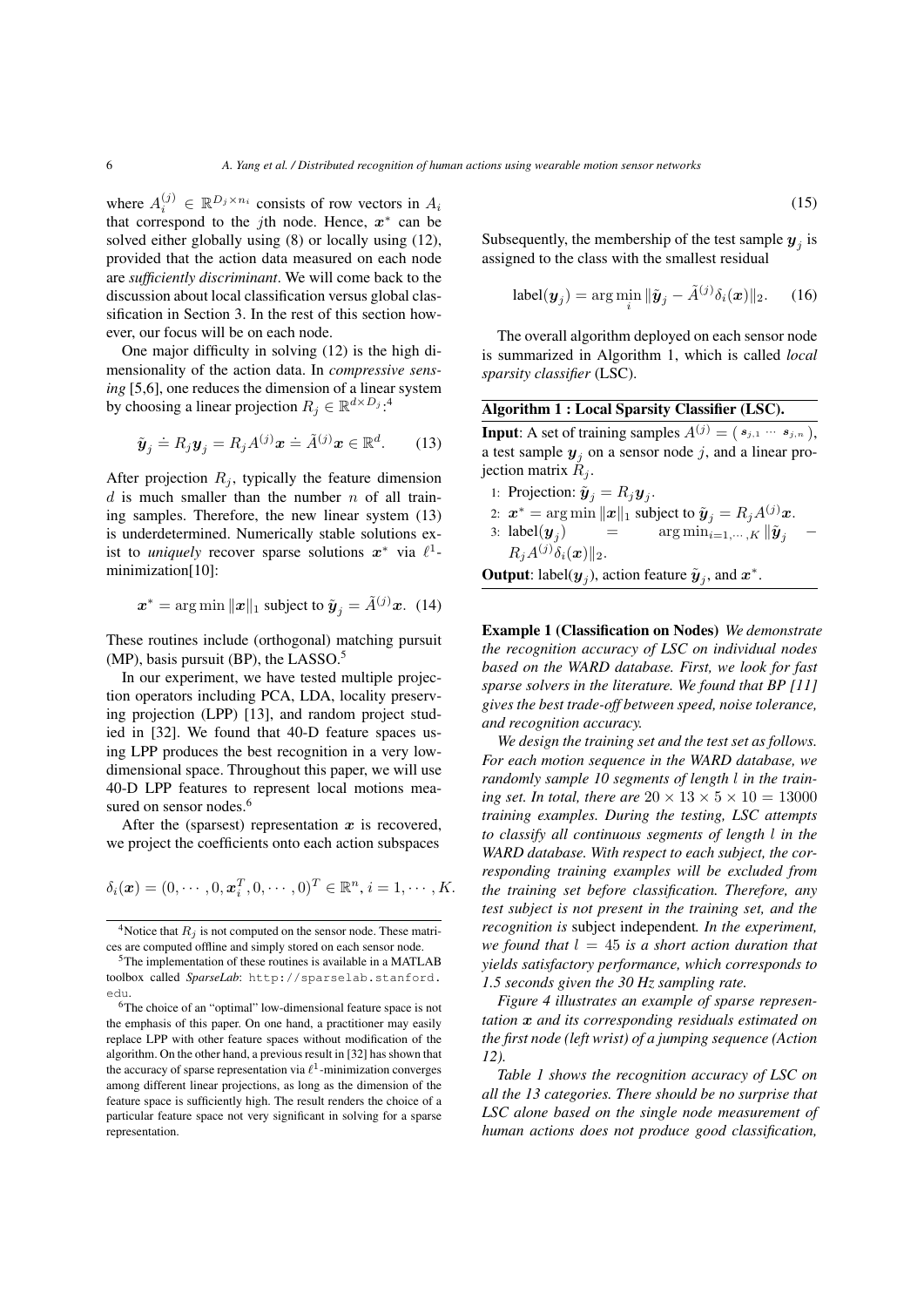

Fig. 4. Top: Sparse  $\ell^1$  solution by BP of a jumping motion on the left wrist node. Bottom: Reconstruction residuals with respect to the 13 action categories. The test sample is correctly classified as Class 12.  $SCI(\mathbf{x}) = 0.335$  (see (17))

*as many human actions engage movements at multiple body parts. For example, nodes at the two ankle positions cannot differentiate walking forward and pushing wheelchair because the feet engage similar movements in both categories. In Table 1, we also show the performance of a simple global classifier: majority voting. If all the local decisions are collected and a majority vote is chosen as the overall classification of the test action, LSC achieves* 90.2% *accuracy. This will become a baseline benchmark to compare with an adaptive classifier we will introduce in the next section.*

Table 1 Recognition accuracy via LSC on WARD. The last column (1–5) shows the recognition accuracy using majority voting.

| Sen #                                                            |  |  |  |
|------------------------------------------------------------------|--|--|--|
| Acc $\lceil\% \rceil$   65.08   61.26   63.9   78.56   77   90.2 |  |  |  |

*Nearest neighbor (NN) is one of the popular methods used in sensor networks for classification. Table 2 shows the recognition accuracy of NN on the WARD database. We compare Table 1 and Table 2. Because the inherent correlation between the distributed motion sensors are not considered beyond the majorityvoting process, the two algorithms generate very similar global recognition accuracy. Using majority voting, nearest neighbor achieves* 90.5%*.*

Table 2

Recognition accuracy via nearest neighbor on WARD. The last column (1–5) shows the recognition accuracy using majority voting.

| Sen#                                              |  |  |  |
|---------------------------------------------------|--|--|--|
| Acc [%]   64.9   59.3   67.4   80.3   76.0   90.5 |  |  |  |

#### 3. Adaptive Global Recognition

In this section, we introduce an adaptive framework to optimize a global classification based on all the available distributed sensor data. First, we discuss an outlier rejection criterion to identify invalid motion samples measured on the individual sensor nodes. The invalid samples would not be sent to the global classifier that we will introduce later. The ability to locally reject invalid measurement reduces the power consumption on the sensor nodes to communicate with the network station, as we will show in Section 4.

Based on the previous sparsity assumption, if  $y_j$  is not a valid segment on node  $j$  w.r.t. the training examples  $A^{(j)}$ , the dominant coefficients of its sparsest representation  $x$  should not correspond to any single class. We utilize a *sparsity concentration index* (SCI) [32]:

$$
SCI(x) \doteq \frac{K \cdot \max_{j=1,\dots,K} \|\delta_j(x)\|_1 / \|x\|_1 - 1}{K - 1} \in [0, 1].
$$
\n(17)

If the nonzero coefficients of  $x$  are evenly distributed among K classes, then  $\text{SCI}(x) = 0$ ; if all the nonzero coefficients are associated with a single class, then  $\text{SCI}(x) = 1$ . Therefore, we introduce a sparsity threshold  $\tau_1$  applied on individual sensor nodes: If  $SCI(x) > \tau_1$ , the motion sample is a valid local measurement, and its 40-D LPP features  $\tilde{\mathbf{y}}$  will be sent to the base station; otherwise, the sample will be ignored.

It is important to note that a local measurement that is labeled as a valid sample w.r.t.  $\tau_1$  may not truly correspond to a valid human action when multiple sensor data are jointly considered based on the training actions defined in the WARD database. For example, WF, UP, and DO all involve similar upper body movements; on the other hand, if a subject only tries to mimic a WF motion by moving the upper body but not the lower body, the movement becomes an invalid action when both the upper body data and the lower body data are jointly considered. Therefore, a global constraint is needed to reject such invalid samples, which will be discussed next.

Suppose at time  $t$ , the base station receives  $L'$  action features from the active sensors ( $L' \leq L$ ). Without loss of generality, assume these features are from the first  $L'$  sensors:  $\tilde{\boldsymbol{y}}_1, \tilde{\boldsymbol{y}}_2, \cdots, \tilde{\boldsymbol{y}}_{L'}$ .

Denote

$$
\tilde{\mathbf{y}}' = (\tilde{\mathbf{y}}_1^T, \cdots, \tilde{\mathbf{y}}_{L'}^T)^T \in \mathbb{R}^{dL'}.
$$
 (18)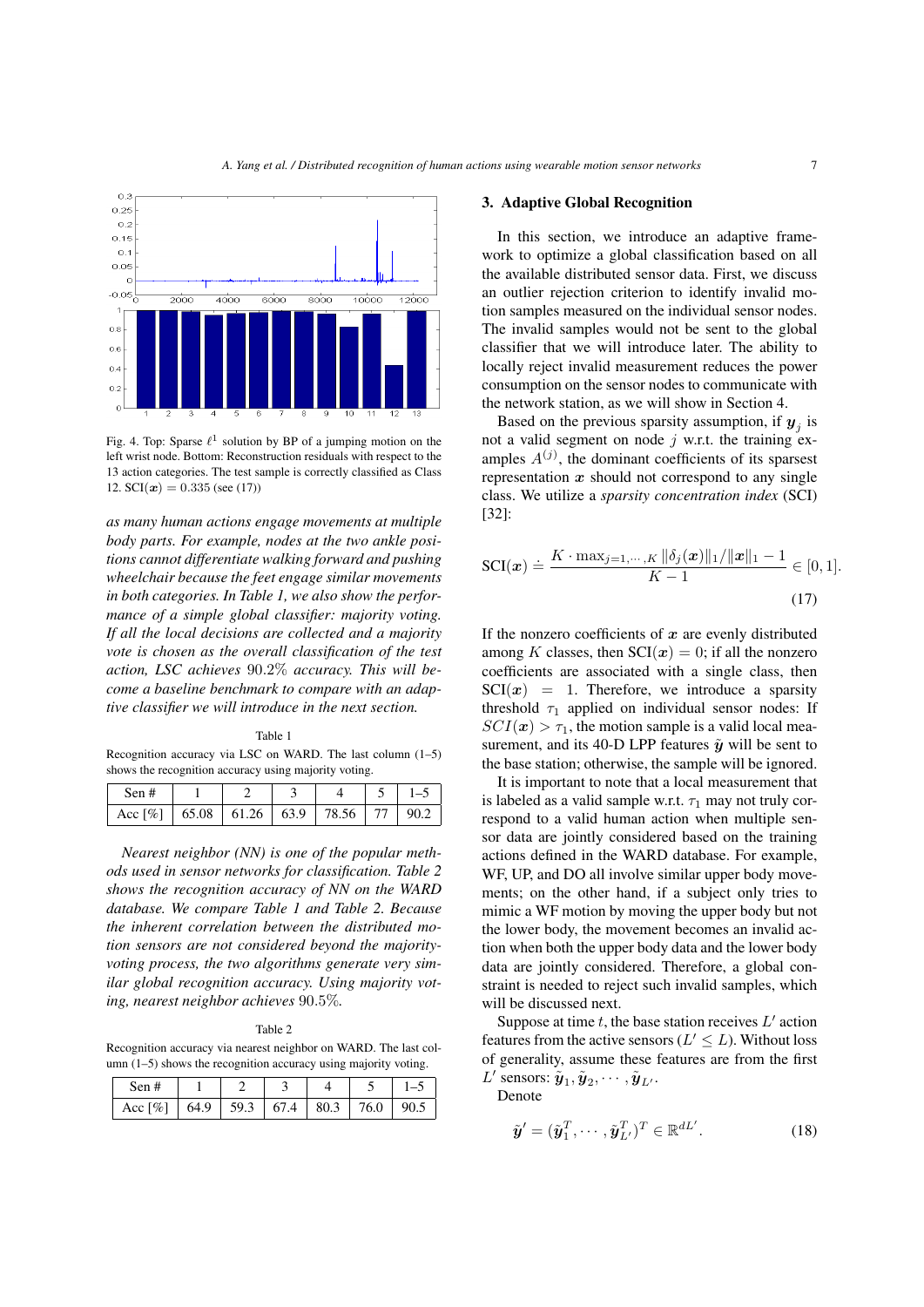Then the global sparse representation x of  $\tilde{y}'$  satisfies the following linear system

$$
\tilde{\boldsymbol{y}}' = \begin{pmatrix} R_1 & \cdots & 0 & \cdots & 0 \\ \vdots & \ddots & \vdots & \vdots \\ 0 & \cdots & R_L' & \cdots & 0 \end{pmatrix} A \boldsymbol{x} = R' A \boldsymbol{x} = \tilde{A}' \boldsymbol{x}, \ (19)
$$

where  $R' \in \mathbb{R}^{dL' \times D}$  is a new projection matrix that only extracts the action features from the first  $L'$  nodes. Consequently, the effect of changing active sensor nodes for the global classification is formulated via the global projection matrix  $R'$ . During the transformation, the data matrix  $A$  and the sparse representation x remain *unchanged*. The linear system (13) then becomes a special case of (19) where  $L' = 1$ .

Similar to the outlier rejection criterion on each node, we introduce a global rejection threshold  $\tau_2$ . If  $\text{SCI}(x) > \tau_2$  in (19), the most significant coefficients in  $x$  are concentrated in a single training class. Hence  $\tilde{y}'$  is assigned to that class. Otherwise, the sample will be rejected as an outlier. The overall algorithm on the network station is summarized in Algorithm 2, which is called *distributed sparsity classifier* (DSC). DSC provides a unified solution to detect and classify action segments in a network of body sensors using only two simple parameters  $\tau_1$  and  $\tau_2$ .

# Algorithm 2 : Distributed Sparsity Classifier (DSC).

**Input:** A set of stacked training samples  $A =$  $\{v_1, \dots, v_n\}$  from sensors  $1, \dots, L$ , test sample y of action features measured from L active sensors, and sparsity parameters  $\tau_1$ ,  $\tau_2$ .

1: for all each sensor  $1 \leq j \leq L$  do

- 2: Solve for sparse representation  $x^*$  using Algorithm 1 with parameters  $A^{(j)}$  and  $y_j$ .
- 3: If  $\text{SCI}(x^*) > \tau_1$ , send feature vector  $\tilde{\mathbf{y}}_j$  to the network station.
- 4: end for
- 5: Collect all valid features  $\tilde{y}'$ , construct corresponding projection matrix  $R'$ .
- 6: Solve  $\mathbf{x}^* = \arg \min ||\mathbf{x}||_1$  subject to  $\tilde{\mathbf{y}}' = R' A \mathbf{x}$ . 7: if  $\text{SCI}(x^*) > \tau_2$  then

$$
T: \mathbf{H} \text{ } \mathbf{S} \text{ } \mathbf{C} \text{ } \mathbf{I}(\mathbf{x}^{\prime}) > T_2 \text{ } \mathbf{H} \text{ } \mathbf{H} \text{ }
$$

8: 
$$
label(\mathbf{y}) = \arg \min_{i=1,\cdots,K} ||\mathbf{\tilde{y}}' - R'A\delta_i(\mathbf{x})||_2
$$
.  
9: **else**

10: 
$$
label(y) = -1
$$
 (outlier).

$$
11: \text{ end if }
$$

**Output:** label( $u$ ).

Example 2 (Distributed Sparsity Classifier) *Consider Action 13 in the WARD database, i.e., PU (pushing a wheelchair). While the upper body motion of this action is quite distinct, the lower body motion often resembles several other actions in the database, such as* WF and UP. Figure 5 illustrates the  $\ell^1$  solutions on the *five individual sensor nodes.*

*First, we observe that the local sparsity classifier (LSC) returns five different labels w.r.t. to the local measurement on the five sensors. It shows that majority-voting type solutions mostly should fail to correctly classify this motion. Second, using a threshold*  $\tau_1$  *against the SCI values of the representations, we can reject certain number of the local motions as invalid measurements.*

*Assume*  $\tau_1 = 0.1$  *is selected for all five sensors, then measurements from Sensors 1 and 2 will be rejected and DSC solves for a sparse representation using the three 40-D action features from Sensors 3, 4, and 5. Figure* 6 shows the global  $\ell^1$  solution of (19), and the *full-body motion is correctly classified as from Action 13.*



Fig. 6. Top: DSC sparse representation of a sample from action 13 in Figure 5. Assume  $\tau_1 = 0.1$  and  $\tau_2 = 0.08$ , and Sensors 1 and 2 are rejected. Bottom: Reconstruction residuals with respect to the 13 action categories. The test sample is correctly classified as Class 13.

*Notice that at the node level, none of Sensors 3–5 correctly classifies the action based on the available local observations, because they are also similar to other actions such as UP, TR, and WR. However, when the measurements from multiple sensors are combined in* (19) *to represent the full-body motion, the incorrect local decisions are rectified. Such ability is the main*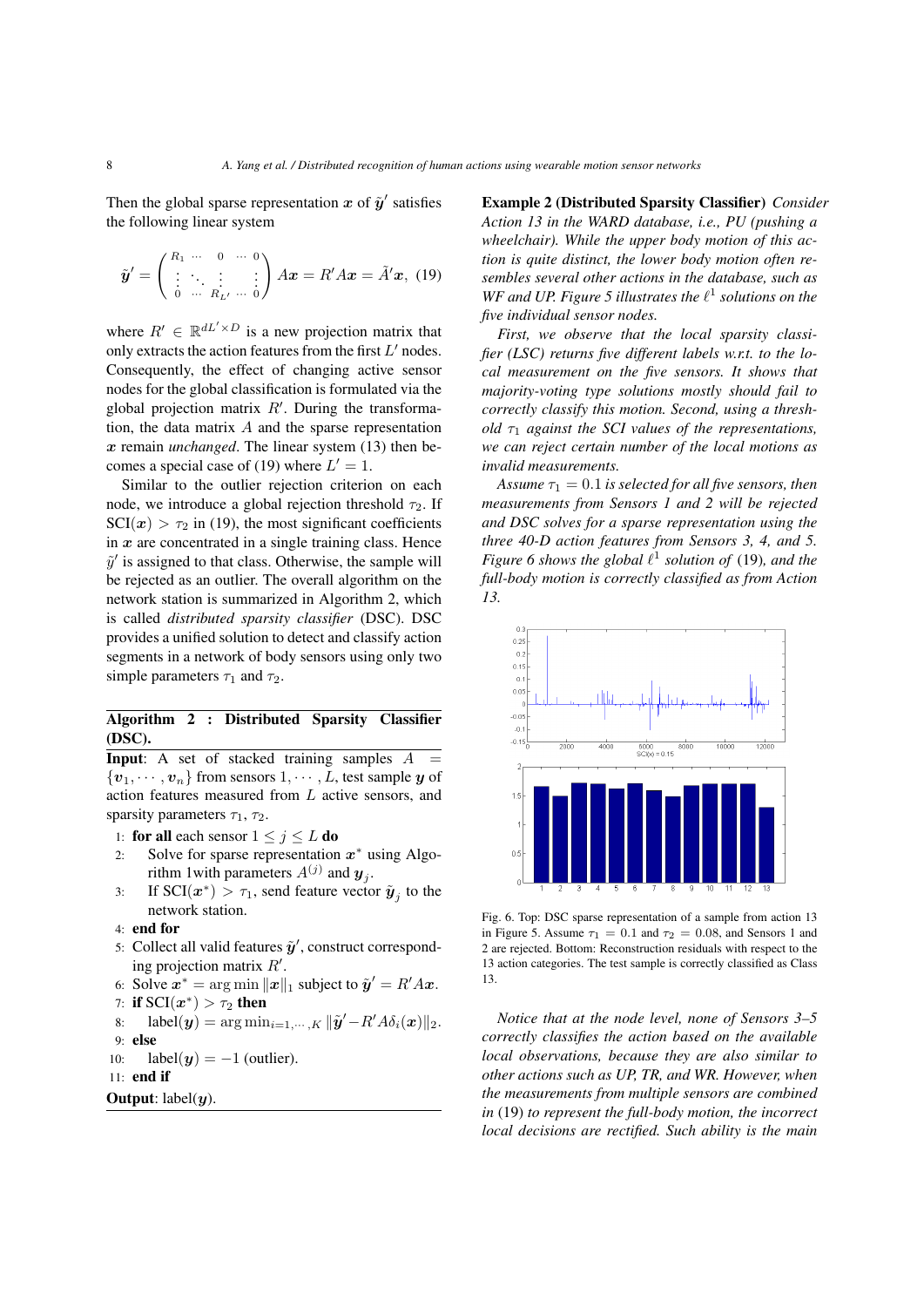

(a) Sparse representation of the left wrist motion. Local (b) Sparse representation of the right wrist motion. Local classification label is 13 (PU). classification label is 4 (WF).



(c) Sparse representation of the waist motion. Local clas-(d) Sparse representation of the left ankle motion. Local sification label is 9 (UP). classification label is 8 (TR).



(e) Sparse representation of the right ankle motion. Local classification label is 6 (WR).

Fig. 5. Illustration of a PU motion (action 13) classified on individual sensor nodes. Each LSC estimates a different action category that correlates to the true action. Compared to Figure 4, these solutions have much lower SCI values.

*reason that the proposed DSC framework can outperform other majority-voting type algorithms. We will examine the performance of DSC in more detail in Section 4.*

The DSC method compares favorably to other classical methods such as NN and decision trees, because these methods need to train multiple thresholds and outlier rejection rules when the number  $L'$  and the set of available sensors vary in the full-body action vector  $\tilde{\mathbf{y}}' = (\tilde{\mathbf{y}}_1^T, \cdots, \tilde{\mathbf{y}}_{L'}^T)^T$ . Particularly, a global nearestneighbor (GNN) algorithm can be modeled as a special case of sparse representation. Suppose in (19) there are L' active sensors and denote  $A' = (v'_1, v'_2, \dots, v'_n)$ . Then GNN solves for the following sparse representation of  $y'$ :

$$
\boldsymbol{x}^* = (0, \cdots, 0, 1_i, 0, \cdots, 0)^T
$$
  
subject to  $i = \arg \min_j ||\boldsymbol{y}' - \boldsymbol{v}'_j||_2.$  (20)

The optimal solution  $x^*$  for GNN is clearly sparse with only one nonzero coefficient corresponding to the closest neighbor of  $y'$  in the training set  $A'$ . The formulation also generates to k-nearest-neighbors (kNN) and other similar variations.

Finally, we consider how the change of active nodes affects  $\ell^1$ -minimization and the classification of the actions. In compressive sensing, the efficacy of  $\ell^1$ minimization in solving for the sparsest solution  $x$  in (19) is characterized by the  $\ell^0/\ell^1$  equivalence relation [10,11]. A necessary and sufficient condition for the equivalence to hold is the *k*-neighborliness of  $\tilde{A}'$ . As a special case, one can show that if  $x$  is the sparsest solution in (19) for  $L' = L$ , x is also a solution for  $L' < L$ . Hence, the decrease of  $L'$  leads to possible sparser solutions of  $x$ .

On the other hand, the decrease in available action features also makes  $\tilde{y}'$  less discriminant. For example,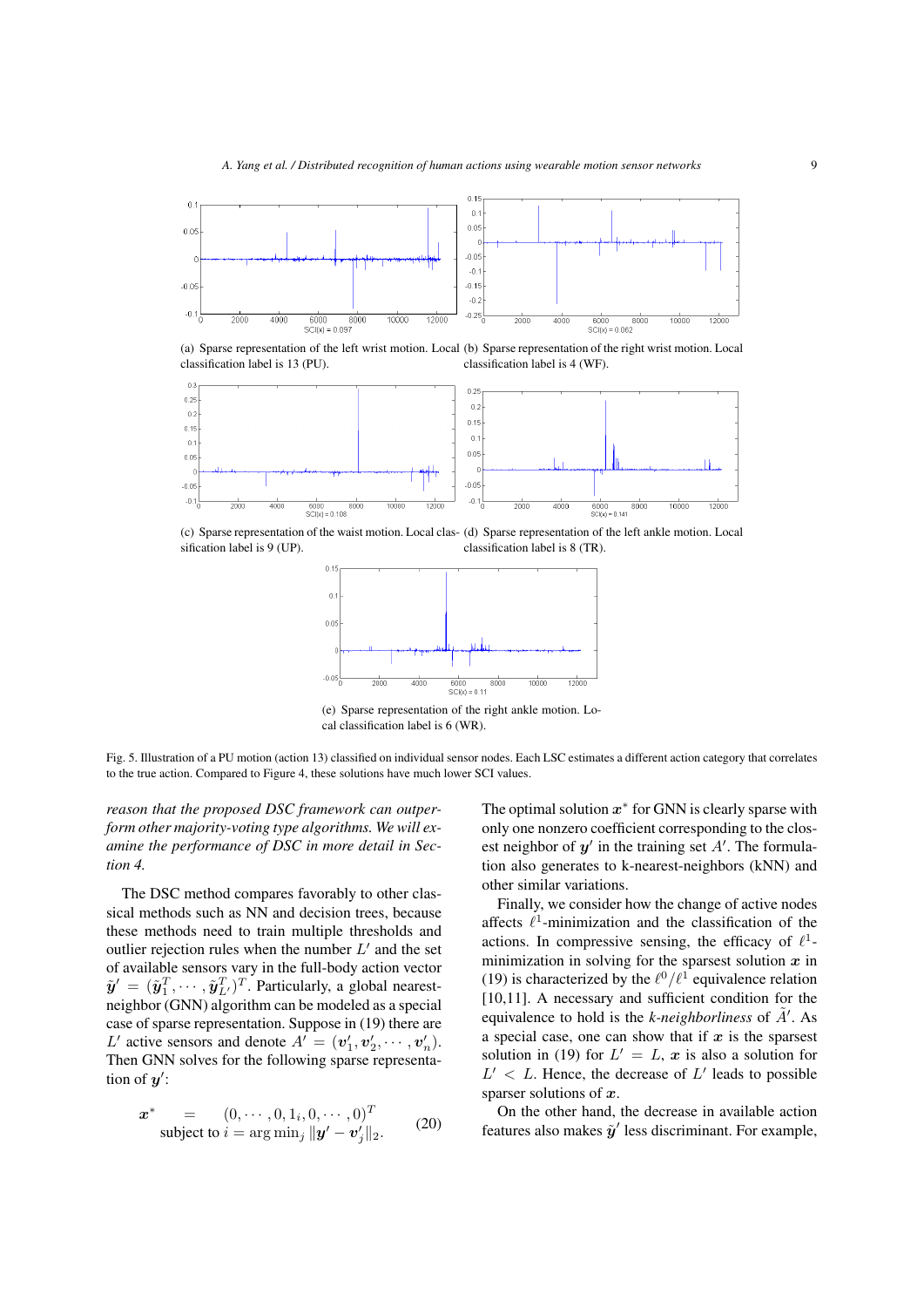if we reduce  $L' = 1$  and only activate a wrist sensor, then the  $\ell^1$ -solution x may have nonzero coefficients associated to multiple actions with similar wrist motions, albeit sparser. This is an inherent problem for any method to classify human actions using a limited number of motion sensors. In theory, if two action subspaces in a low-dimensional feature space have a small subspace distance after the projection, the corresponding sparse representation cannot distinguish the test samples from the two classes. We will demonstrate in Section 4 that indeed reducing the available motion sensors will reduce the discriminant power of the sparse representation in a lower-dimensional space.

## 4. Experiment

In this section, we conduct extensive experiments to examine the performance of the DSC framework using the WARD database. Two different scenarios are considered. First, we calculate the classification accuracy with different subsets of motion sensors available in the network. This experiment is intended to verify that DSC is adaptive to the change of network configuration on-the-fly due to real-world conditions such as sensor failure, battery failure, and network congestion. Second, we consider the effect of the local outlier rejection threshold  $\tau_1$  to the accuracy of the global classification: Higher rejection thresholds save power consumption in communication at the expense of less local information available to the global classifier, and *vice versa*. It is important to note that to measure the performance under the identity-independence assumption, all training examples of a test subject should be excluded from the training set during the experiment. For each motion sequence in the WARD database, we randomly sample 10 segments of length  $l = 45$  as training examples.

# *4.1. Classification with Different Network Configurations*

We first test the performance of DSC by manually eliminating certain number of available sensors in the network. Based on the total number  $L'$  of LPP feature vectors received, DSC is able to update the classification criterion (19) on-the-fly and adapts to the potentially adversary condition. Table 3 shows the performance of the algorithm, which is quantified by false positive rate (FPR), verification rate (VR), and active sensor rate  $(ASR)$ .<sup>7</sup> For all the trials, the outlier rejection thresholds  $\tau_1$  and  $\tau_2$  are set to be 0.08, respectively. The duration  $l$  of the test action length is set to be 45, which corresponds to 1.5 seconds given the 30 Hz sampling rate. When all continuous action segments of length 45 are classified in the experiment, the total number of test samples amounts to 500828.

| Table 3                                                           |
|-------------------------------------------------------------------|
| Performance of DSC measured by false positive rate (FPR), verifi- |
| cation rate (VR), and active sensor rate (ASR).                   |

| Sen#                   | $1-5$ | 1,3,4 | 1.4   | 1.3   | 3,4   |
|------------------------|-------|-------|-------|-------|-------|
| FPR $\lceil\% \rceil$  | 7.14  |       | 11.49 | 17.97 | 14.63 |
| VR $\lceil\% \rceil$   | 94.59 | 96.84 | 98.19 | 95.57 | 97.28 |
| ASR $\lceil \% \rceil$ | 91.85 | 54.82 | 37.66 | 35.58 | 36.76 |

We compare the performance of DSC to the conventional solution of GNN (20). Since the WARD does not purposely contain outliers, we did not use any outlier rejection rule in searching for nearest neighbors, which could be difficult to tune when the available action features change on-the-fly. Table 4 shows the performance of the algorithm. Compared with Table 2, we observe that there is no improvement w.r.t. classification using all five sensors. In fact, the accuracy in Table 4 is lower than the accuracy of 90.5% in Table 2 using majority-voting. This result demonstrates the dependency of NN-type algorithms toward the (dense) distribution of training examples in a high-dimensional data space. Compared with Table 3, GNN also underperforms DSC. For example, DSC outperforms GNN by about 6% using Sensors  $(1, 3, 4)$ , and about 9% using Sensors  $(1, 3)$ .

Table 4 Performance of GNN measured by false positive rate (FPR), verification rate (VR), and active sensor rate (ASR).

| Sen #                  | 1-5   | 1,3,4 | 1.4   |       | 3.4   |
|------------------------|-------|-------|-------|-------|-------|
| FPR $[%]$              | 10.64 | 14.54 | 13.93 | 26.88 | 18.27 |
| ASR $\lceil \% \rceil$ | 100   | 60    | 40    | 40    | 40    |

We further analyze the classification between different action categories. Table 5 shows a confusion table of the DSC results using all the five sensors in accu-

<sup>7</sup>FPR is the percentage of samples that are either true outliers falsely classified as inliers or true inliers assigned to the wrong classes. VR is the percentage of samples that are correctly classified as inliers. Note that the WARD database does not purposely contain outlying actions, hence FPR is equal to one minus the accuracy percentage.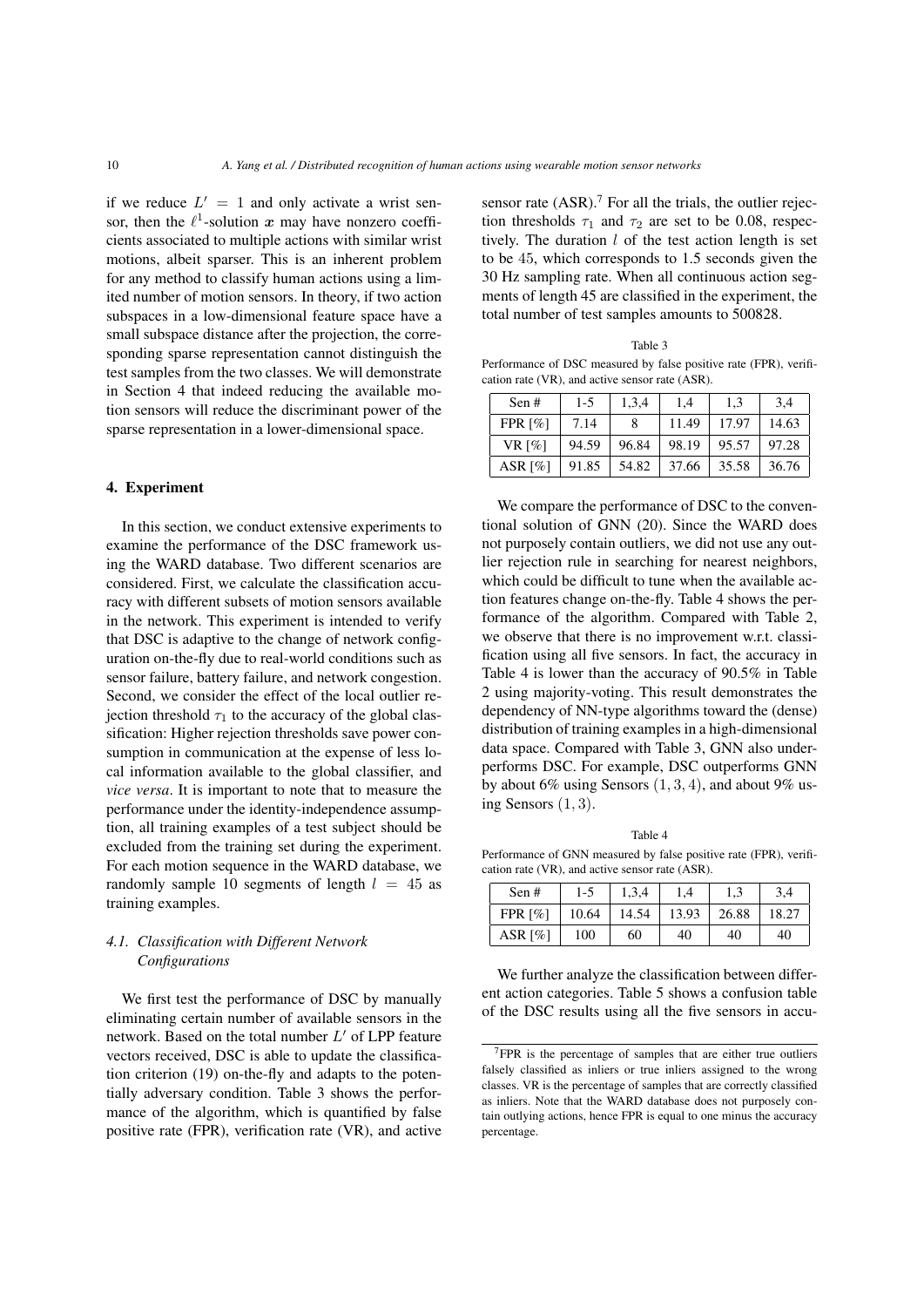racy percentage. The confusion table clearly indicates several action categories mostly contribute to the false positive rate.

- 1. We observe that three action categories, i.e., ST, SI, and LI, have the highest misclassification. Particularly, it is difficult to differentiate between standing and sitting in the WARD database using both DSC and NN (whose confusion table is not shown in this paper). We argue that the problem is mainly contributed by the choice of the locations of the two lower-body sensors at the ankle locations, because human subjects do not have to move the ankles to perform both standing and sitting actions, and inherently the change of the orientation of the waist sensor is also small between standing and sitting. To improve the classification of the three action categories, one solution could be to introduce new sensor locations around the knees and the thighs.<sup>8</sup>
- 2. Between the actions WF, WL, and WR, the algorithm in fact performs better than we have expected, because the difference of the three actions is small. For example, 2.5% of the WF action is misclassified as WL, 1.6% misclassified as WR, and furthermore 2.3% misclassified as PU. These are the actions that are all similar in nature.
- 3. Despite the similarity of local motions between PU and several other motions, the recognition of PU is quite accurate. The last row of Table 5 shows that about 0.1% to 0.3% test samples are misclassified as 10 of the other 12 categories. Nevertheless, the true positive rate of PU is above 98%.

## *4.2. Classification with Different Rejection Thresholds*

In this experiment, we test the effect of different local rejection threshold  $\tau_1$  on the global classification. During the experiment, the global rejection threshold  $\tau_2$  is fixed at 0.08. Table 6 shows the performance of the DSC algorithm. First, naturally ASR decreases as  $\tau_1$  increases. Particularly, compared to  $ASR =$ 91.85% when  $\tau_1 = 0.08$ , the rate is reduced to 45.58% when  $\tau_1 = 0.18$ , which means in average less than half of the sensors transmit action features during the experiment. With more than half of the sensors inactive in the network to conserve power consumption, the experiment shows that DSC still achieves below 8% FPR globally, and VR is above 88%. The result corroborates the design principle of the DSC algorithm that the distributed classification framework via sparse representation is capable of effectively reducing the power consumption on communication yet at the same time perserving highly accurate recognition accuracy.

Table 6 Recognition accuracy of DSC with different local rejection thresholds.

| T <sub>1</sub>        | 0.08  | 0.12  | 0.18  |  |
|-----------------------|-------|-------|-------|--|
| ASR $[%]$             | 91.85 | 72.19 | 45.58 |  |
| FPR $\lceil\% \rceil$ | 7.14  | 7.58  | 7.96  |  |
| VR $\lceil\% \rceil$  | 94.59 | 91.03 | 88.33 |  |

#### 5. Conclusion and Discussion

Inspired by the emerging compressive sensing theory, we have proposed a distributed algorithm, i.e., distributed sparsity classifier (DSC), to classify human actions on a wearable motion sensor network. The framework provides a unified solution based on  $\ell^1$ -minimization to classify valid action segments and reject outlying actions on the sensor nodes and the base station. We have shown through our experiment that a set of 13 action classes can be accurately represented and classified using a set of 40-D LPP features measured at multiple body locations. The proposed global classifier can adaptively adjust the global optimization to boost the recognition upon available local measurements. To corroborate the validity of the algorithm, and to safeguard the reproducibility of the system performance, we have published an open benchmark database called WARD with this paper. The high recognition accuracy on the WARD database indicates that DSC should be able to classify other action categories such as falling, bicycling, and hand motions with similar high accuracy.

One important observation w.r.t. to the choice of sensor locations on the human body is that the motion measurements from the ankle locations may not discriminate certain categories of upper-body motions and even lower-body motions. We have suggested to replace the ankle locations with other locations around the knees and thighs in order to improve the classification. Another limitation in the current system and

<sup>&</sup>lt;sup>8</sup>In a previous study [29], we have also suggested that the sensors placed at the ankle locations tend to provide less action information than the other conventional locations such as the knees and the waist.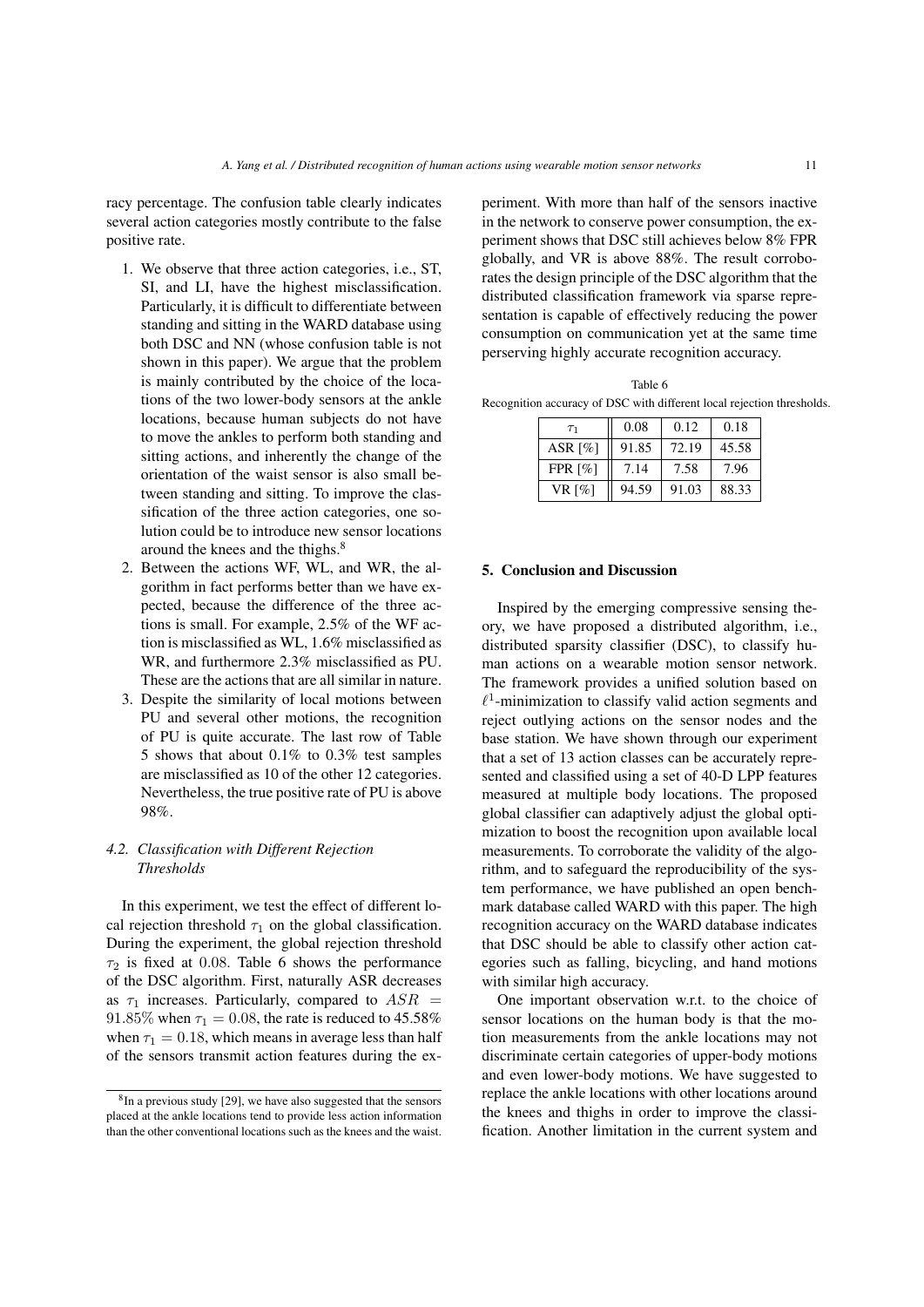|                               | 1        | 2            | 3                | $\overline{4}$ | 5              | 6              | 7        | 8            | 9            | 10       | 11           | 12           | 13           |
|-------------------------------|----------|--------------|------------------|----------------|----------------|----------------|----------|--------------|--------------|----------|--------------|--------------|--------------|
| 1(ST)                         | 87.2     | 10.2         | 0.7              | $\theta$       | $\theta$       | $\Omega$       | 0.1      | 1.8          | $\Omega$     | $\Omega$ | $\theta$     | $\Omega$     | $\Omega$     |
| 2(SI)                         | 25.2     | 66.8         | 6.8              | $\theta$       | $\mathbf{0}$   | $\mathbf{0}$   | 0.1      | 0.1          | $\mathbf{0}$ | 0.1      | $\mathbf{0}$ | 0.1          | 0.7          |
| $3$ (LI)                      | 2.6      | 5.1          | 91.8             | $\Omega$       | $\Omega$       | $\Omega$       | $\Omega$ | $\mathbf{0}$ | $\Omega$     | $\theta$ | $\mathbf{0}$ | 0.1          | 0.3          |
| $4$ (WF)                      | $\Omega$ | $\Omega$     | $\Omega$         | 92             | 2.5            | 1.6            | 0.2      | 0.2          | 0.4          | 0.7      | $\mathbf{0}$ | 0.2          | 2.3          |
| $5$ (WL)                      | 0.1      | $\mathbf{0}$ | $\theta$         | 0.2            | 97.3           | $\Omega$       | 0.6      | 0.3          | 0.3          | 0.1      | 0.1          | 0.2          | $\mathbf{1}$ |
| $6$ (WR)                      | $\Omega$ | $\theta$     | $\theta$         | 0.1            | 0.1            | 95.7           | 0.2      | 0.4          | 0.4          | 0.4      | 0.5          | 0.2          | 2            |
| $7$ (TL)                      | $\theta$ | $\theta$     | $\mathbf{0}$     | $\mathbf{0}$   | 0.6            | $\overline{0}$ | 97       | 2.3          | $\Omega$     | $\theta$ | $\theta$     | $\mathbf{0}$ | 0.1          |
| $8$ (TR)                      | $\theta$ | $\theta$     | $\theta$         | $\theta$       | $\mathbf{0}$   | 1.6            | 3.1      | 95.2         | $\Omega$     | $\theta$ | $\theta$     | $\mathbf{0}$ | $\mathbf{0}$ |
| $9$ (UP)                      | $\Omega$ | $\Omega$     | $\Omega$         | $\Omega$       | $\Omega$       | $\Omega$       | $\Omega$ | $\Omega$     | 98           | 0.1      | 1.6          | 0.1          | 0.2          |
| 10 (DO)                       | $\Omega$ | $\mathbf{0}$ | $\Omega$         | 0.2            | 0.1            | $\Omega$       | $\Omega$ | $\mathbf{0}$ | 0.1          | 98.3     | $\Omega$     | 0.5          | 0.8          |
| 11 (JO)                       | $\Omega$ | $\mathbf{0}$ | $\theta$         | $\mathbf{0}$   | $\overline{0}$ | $\Omega$       | $\Omega$ | $\mathbf{0}$ | 0.5          | $\theta$ | 99.3         | 0.1          | 0.1          |
| $12 \left( \text{JU} \right)$ | 0.1      | $\Omega$     | $\theta$         | $\mathbf{0}$   | $\mathbf{0}$   | $\Omega$       | $\Omega$ | $\mathbf{0}$ | 0.3          | 0.6      | 0.5          | 97.9         | 0.5          |
| 13 (PU)                       | 0.3      | 0.1          | $\boldsymbol{0}$ | 0.1            | 0.2            | 0.1            | 0.1      | 0.1          | $\mathbf{0}$ | 0.2      | 0.2          | 0.1          | 98.6         |

Confusion table of the 13 action classes for DSC using sensors 1–5 (in percentage).

most other body sensor systems is that the wearable sensors need to be firmly positioned at the designated locations. However, a more practical system/algorithm should tolerate certain degrees of shift without sacrificing the accuracy. In this case, the variation of the measurement for different action classes would increase substantially. One open question is what lowdimensional linear/nonlinear models one may use to model such more complex data, and whether the sparse representation framework can still apply to approximate such structures with limited numbers of training examples. A potential solution to this question will be a meaningful step forward both in theory and in practice.

#### Acknowledgments

We would like to thank Sameer Iyengar, Victor Shia, and Posu Yan at the University of California, Berkeley, Dr. Philip Kuryloski at the Cornell University, Katherine Gilani at the University of Texas at Dallas, Ville-Pekka Seppa at the Tampere University of Technology, Finland, and Dr. Marco Sgroi and Roberta Giannantonio at Telecom Italia for their kindly help in designing the wearable motion sensor system and the WARD database.

#### References

[1] R. Aylward and J. Paradiso, "A compact, high-speed, wearable sensor network for biomotion capture and interactive media,"

in *Proceedings of the International Conference on Information Processing in Sensor Networks*, pp. 380–389, 2007.

- [2] L. Bao and S. Intille, "Activity recognition from user-annotated acceleration data," in *Proceedings of the International Conference on Pervasive Computing*, pp. 1–17, 2004.
- [3] P. Barralon, N. Vuillerme, and N. Noury, "Walk detection with a kinematic sensor: Frequency and wavelet comparison," in *Proceedings of the 28th IEEE EMBS Annual International Conference*, pp. 1711–1714, 2006.
- [4] A. Benbasat and J. Paradiso, "Groggy wakeup automated generation of power-efficient detection hierarchies for wearable sensors," in *Proceedings of International Workshop on Wearable and Implantable Body Sensor Networks*, 2007.
- [5] E. Candès, "Compressive sampling," in *Proceedings of the International Congress of Mathematicians*, pp. 1–20, 2006.
- [6] E. Candès and T. Tao, "Near-optimal signal recovery from random projections: Universal encoding strategies?" *IEEE Trans. Information Theory*, vol. 52, No. 12, pp. 5406–5425, 2006.
- [7] J. Chen, K. Kwong, D. Chang, J. Luk, and R. Bajcsy, "Wearable sensors for reliable fall detection," in *Proceedings of the IEEE Engineering in Medicine and Biology Conference*, pp. 3551– 3554, 2005.
- [8] T. Choudhury, S. Consolvo, B. Harrison, J. Hightower, A. LaMarca, L. LeGrand, A. Rahimi, A. Rea, G. Borriello, B. Hemingway, P. Klasnja, K. Koscher, J. Landay, J. Lester, and D. Wyatt, "The mobile sensing platform: An embedded activity recognition system," *Pervasive Computing*, pp. 32–41, 2008.
- [9] T. Degen, H. Jaeckel, M. Rufer, and S. Wyss, *SPEEDY: A fall detector in a wrist watch*, Proceedings of the IEEE International Symposium on Wearable Computers, pp. 184–187, 2003.
- [10] D. Donoho, "Neighborly polytopes and sparse solution of underdetermined linear equations," (preprint) 2005.
- [11] D. Donoho and M. Elad, "On the stability of the basis pursuit in the presence of noise," *Signal Processing*, vol. 86, pp. 511–532, 2006.
- [12] J. Farringdon, A. Moore, N. Tilbury, J. Church, and P. Biemond, "Wearable sensor badge & sensor jacket for context awareness," in *Proceedings of the International Symposium on*